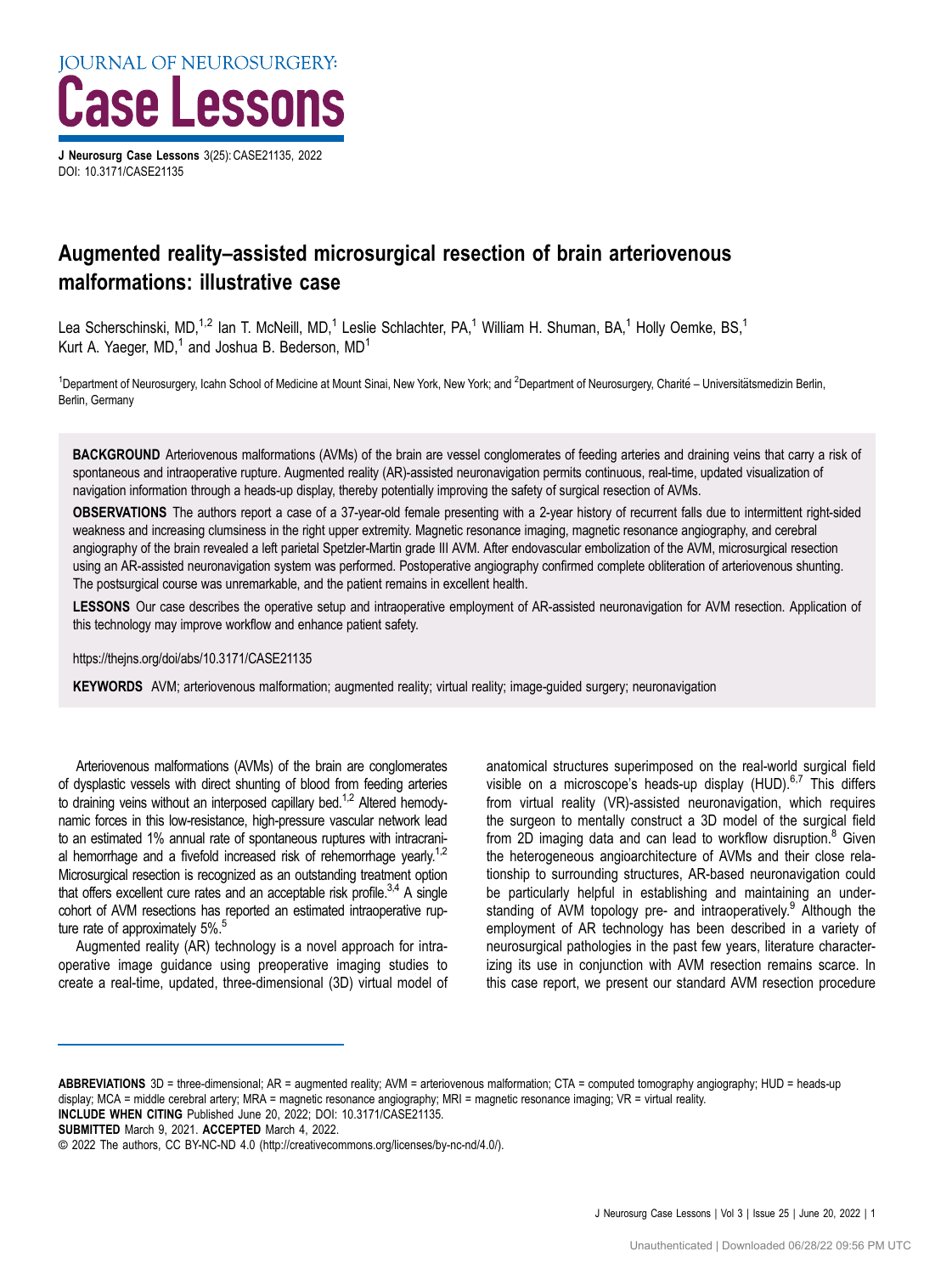assisted by AR neuronavigation to improve surgical outcomes and increase patient safety.

## Illustrative Case

A 37-year-old female presented with a 2-year history of intermittent right upper and lower motor weakness causing frequent nonsyncopal falls. She also experienced 4 months of increasing clumsiness and episodes of sensory disturbance in her right upper extremity. Her medical history was significant for migraines with aura, sciatic leg pain, and a prior L3–5 lumbar fusion. Her neurological examination was unremarkable with full strength in all extremities and no sensory deficits.

Diagnostic workup with computed tomography angiography (CTA), magnetic resonance imaging (MRI), magnetic resonance angiography (MRA), and 3D rotational angiography revealed a Spetzler-Martin grade III AVM (size 3–6 cm, superficial drainage, eloquent cortex) centered within the left parietal lobe without evidence of rupture. The AVM nidus measured 2.5  $\times$  2.4  $\times$  3.4 cm. Arterial supply was composed of a parietal branch of the middle cerebral artery (MCA) and an occipital branch of the posterior cerebral artery. Venous drainage was superficial and directed superiorly and laterally toward the superior sagittal sinus and transverse sinus, respectively (Fig. 1A).

Endovascular embolization with Onyx achieved excellent obliteration of the deep MCA feeder (Fig. 1B), without compromise of venous outflow. Arteriovenous shunting persisted with arterial supply from an anterior division of the posterior parietal artery of the MCA. The nidus appeared to be reduced by 20%–30%. Postembolization MRA confirmed the presence of venous drainage into the superior sagittal sinus via a large-caliber tortuous vein.

The patient was prepared for stereotactic computer-assisted volumetric resection. A brain contrast MRI scan was obtained after endovascular embolization and was then loaded into the frameless stereotactic neuronavigation system (BrainLab Curve). Using the BrainLab SmartBrush software (BrainLab version 3.0), we then segmented the draining veins, feeder arteries, and eloquent structures on the 3D model by assigning different colors. The color-coded 3D model was then injected into the HUD. The patient was positioned supine on the operating table with the head turned and secured with the Doro skull clamp (pro med instruments GmbH).

The frameless reference cluster was attached to the head frame, and stereotactic registration was performed. Once registration accuracy was confirmed, a second stereotactic frameless reference frame



FIG. 1. Cerebral angiography of left parietal AVM pre- and postembolization. A: Preembolization angiogram of the left internal carotid artery shows a lateral view of the malformation draining into the superior sagittal sinus and left transverse sinus. B: Postembolization angiogram of the left internal carotid artery demonstrates obliteration of the feeding MCA branch.

was attached to the microscope (Zeiss KINEVO 900). The microscope was brought into the surgical field before the sterile prep and draping. The HUD was turned on and used to assess patient positioning, design the skin incision, and plan the craniotomy ([Fig. 2A](#page-2-0)).

After the left parietal craniotomy, the microscope was brought in before dural opening. Upon opening the dura, the main draining vein was visualized on the cortical surface. Correlating the angiographic anatomy with the intraoperative findings and HUD, the major feeding arteries were traced directly into the nidus under high visual magnification and were circumferentially coagulated and divided [\(Fig. 2B](#page-2-0), [Video 1](https://vimeo.com/689695641)). Complete discontinuation of arterial blood flow was confirmed using indocyanine green videoangiography. At this point, the only remaining attachment was the single draining vein, which was then coagulated and divided.

VIDEO 1. Clip showing AR-assisted microsurgical resection of a brain AVM. [Click here](https://vimeo.com/689695641) to view.

The patient's postoperative course was unremarkable. Immediately after surgery, she was extubated and admitted to the neurosurgical intensive care unit for monitoring and blood pressure control. Her neurological examination results remained stable from her preoperative exam. Postsurgical angiography confirmed complete resection of the AVM without evidence of arteriovenous shunting or early filling veins ([Fig. 3](#page-2-0)). The patient was discharged on the third postoperative day. At 3-month follow-up, she remains in excellent condition with complete resolution of presenting symptoms.

## **Discussion**

#### **Observations**

Neurosurgery as a specialty relies greatly on radiological imaging and has pioneered the use of AR-based neuronavigation for clinical and training purposes. $8$  AR technology has been used for the resection of various neoplastic lesions and a small number of neurovascular lesions.<sup>7</sup> Review of the literature revealed only eight studies investigating the application of AR-projecting HUD for AVM resection, and of those, even fewer were performed on high-grade AVMs.[6,10](#page-3-0)–[16](#page-3-0)

Our setup matches the approach described by Cabrilo et al.,<sup>[6](#page-3-0)</sup> where virtual segmentations from preoperative imaging studies (CTA, MRA, 3D angiogram) are integrated into the frameless stereotactic system and projected onto the microscope's HUD as a 3D overlay. However, we advance this approach by integrating the patient's brain contrast MRI that was directly obtained after endovascular treatment. This approach permits visualization of postembolization updated AVM architecture information on the HUD. The frameless stereotactic navigation system integrates the microscope's spatial, focus, and zoom parameters, thus permitting automated updating real-time tracking of the target lesion. $<sup>6</sup>$  $<sup>6</sup>$  $<sup>6</sup>$  We believe this is a major advance to VR-assisted</sup> neuronavigation where the surgeon's attention is divided between the operative field and the navigation screens in order to mentally align the intraoperative findings with the patient's MRI data. $6,8,10$ 

In addition, preoperative color segmentation allows intraoperative distinction and tracking of draining veins, feeder arteries, and eloquent structures through the HUD and can guide the surgeon in the critical process of arteriovenous dissection.<sup>[8](#page-3-0)</sup> Early benefits of the HUD include planning of patient positioning and the surgical approach, and further advantages in AVM resection include intraoperative guidance of superficial and deep dissection of arterial feeders and draining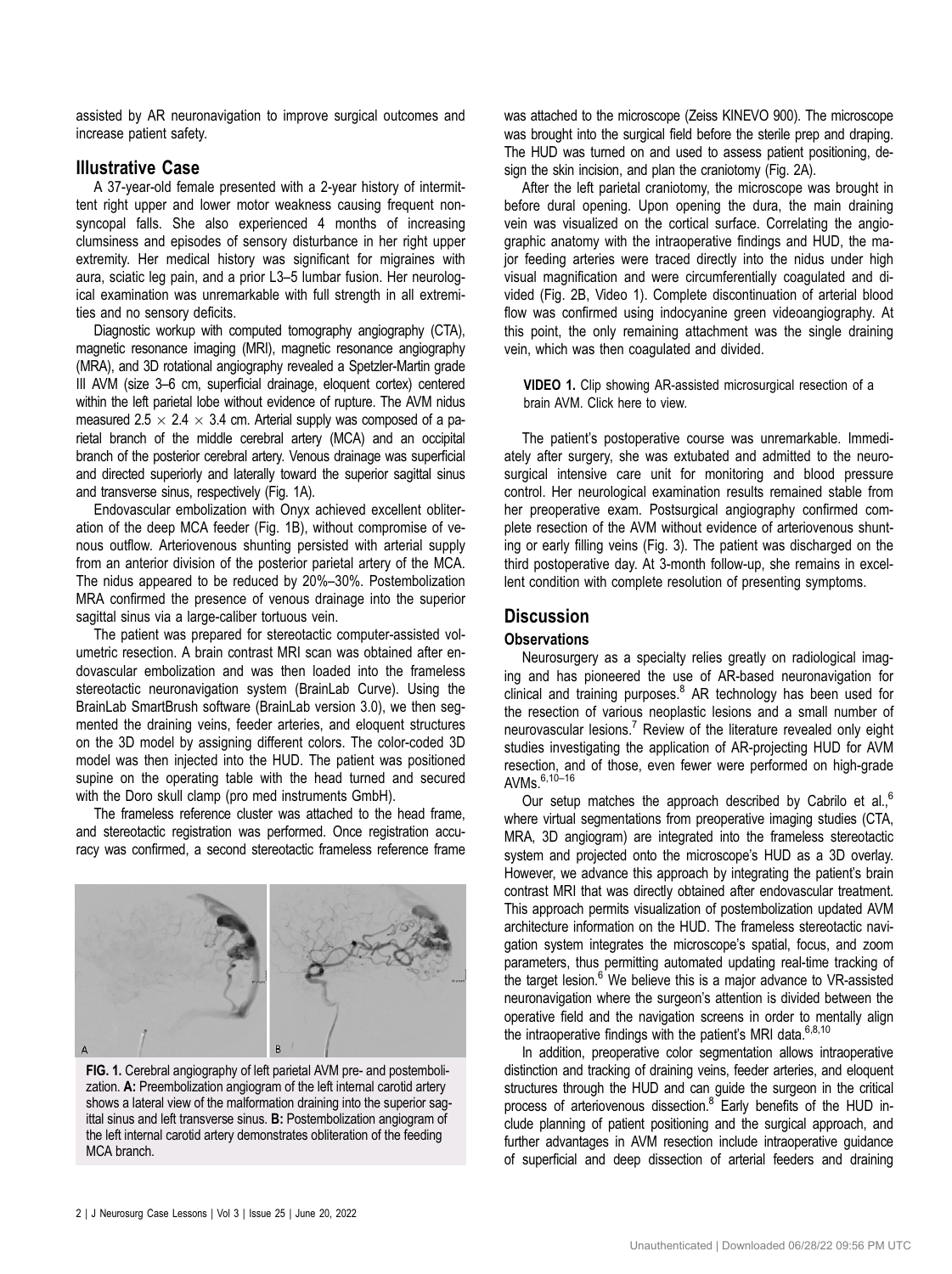<span id="page-2-0"></span>

FIG. 2. AR neuronavigation system for computer-assisted volumetric resection of AVM pre- and intraoperatively. A: HUD visualization of AVM nidus (purple), superior sagittal sinus, left transverse sinus, major draining veins (blue), and MCA feeders (pink) for stereotactic planning of craniotomy. B: Intraoperative HUD visualization with real-time tracking of AVM nidus (purple) and adjacent structures. C and D: Intraoperative photographs of HUD-guided intranidal dissection of AVM feeders and draining veins.

veins.<sup>10</sup> In this case, the AR outline accurately corresponded to the true alignment found during surgery and smoothly adjusted to the zoom and focus functions of the microscope.

#### Lessons

Augmented reality provides a significant advance to VR-assisted neuronavigation by enabling neurosurgeons to optimize their surgical approach as well as to identify and track the AVM in real-time mode and with direct visualization on the HUD. MRI data that are obtained directly after endovascular treatment permit visualization of updated navigation information, potentially minimizing alignment error, improving workflow, and enhancing patient safety and care.



FIG. 3. Postsurgical angiography with complete separation of arterial and venous phase. Postsurgical angiogram of the left internal carotid artery in lateral view confirming complete obliteration of the AVM with restored arterial circulation (A) and venous drainage (B).

The use of AR technology has some limitations that deserve discussion, though none of them were significant during this case. Previous studies noted that a delay in AR projection on HUD may provide the surgeon with inaccurate data for a short latency of time. $8$  The use of high-speed wireless routers permitting rapid data transfer can provide a solution.<sup>8</sup> Deng et al.<sup>17</sup> found that registration, tracking, and calibration of different devices may result in alignment inaccuracies; therefore, compatibility of devices is of highest importance. $8$  Last, the system does not account for intraoperative brain tissue shift due to positioning changes or cerebrospinal fluid leakage, resulting in an increased AR alignment er-ror.<sup>8,18,[19](#page-3-0)</sup> Kantelhardt et al.<sup>20</sup> addressed this limitation by manually repositioning the shifted VR segments according to imaging studies, and the intraoperative reregistration allowed excellent, easy-to-perform restoration of AR overlay accuracy.

There exist specific limitations of AR technology in AVM resection. For example, previous studies reported an issue of insufficient depth perception.<sup>6</sup> The human eye incorporates depth cues such as texture and shading during accommodation, and this is not constituted by the planes of the virtual image on the HUD.<sup>[21](#page-3-0)</sup> Although the integration of color-segmented 3D models alleviates the accommodation discrepancy, surgeons may encounter depth perception mismatches when navigating along the z-axis.<sup>6,21</sup> Furthermore, the limited ability to distinguish between types of arterial feeders and the complex angioarchitecture of AVMs may limit the usefulness of AR. $<sup>6</sup>$  In contrast to the report by Cabrilo et al., $<sup>6</sup>$  where the</sup></sup> navigation information of draining veins was incongruent to the 3D model constructed from preembolization imaging studies, we received updated navigation information because we had injected postembolization imaging studies into the HUD.